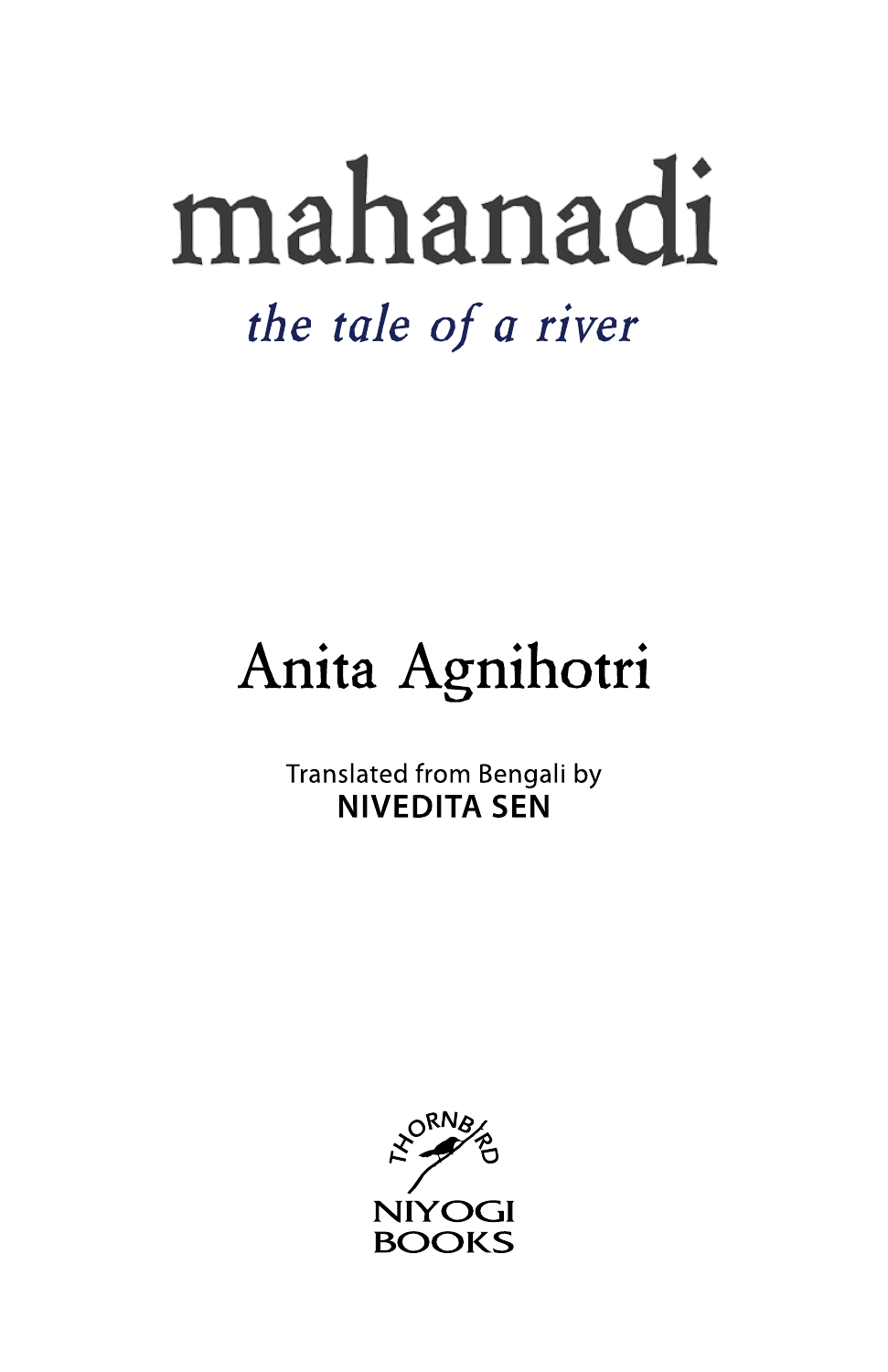#### Published by **NIYOGI BOOKS**

Block D, Building No. 77, Okhla Industrial Area, Phase-I, New Delhi-110 020, INDIA Tel: 91-11-26816301, 26818960 Email: niyogibooks@gmail.com Website: www.niyogibooksindia.com

Text © Anita Agnihotri Translation © Nivedita Sen

Editor: Sucharita Ghosh Text Layout: Nabanita Das Cover Design: Misha Oberoi

ISBN: 978-93-89136-79-1 Publication: 2021

This is a work of fiction. The names, characters and incidents portrayed in it are the work of the author's imagination. Any resemblance to actual persons, living or dead, events or localities, is entirely coincidental.

All rights are reserved. No part of this publication may be reproduced or transmitted in any form or by any means, electronic or mechanical, including photocopying, recording or by any information storage and retrieval system without prior written permission and consent of the Publisher.

Printed at: Niyogi Offset Pvt. Ltd., New Delhi, India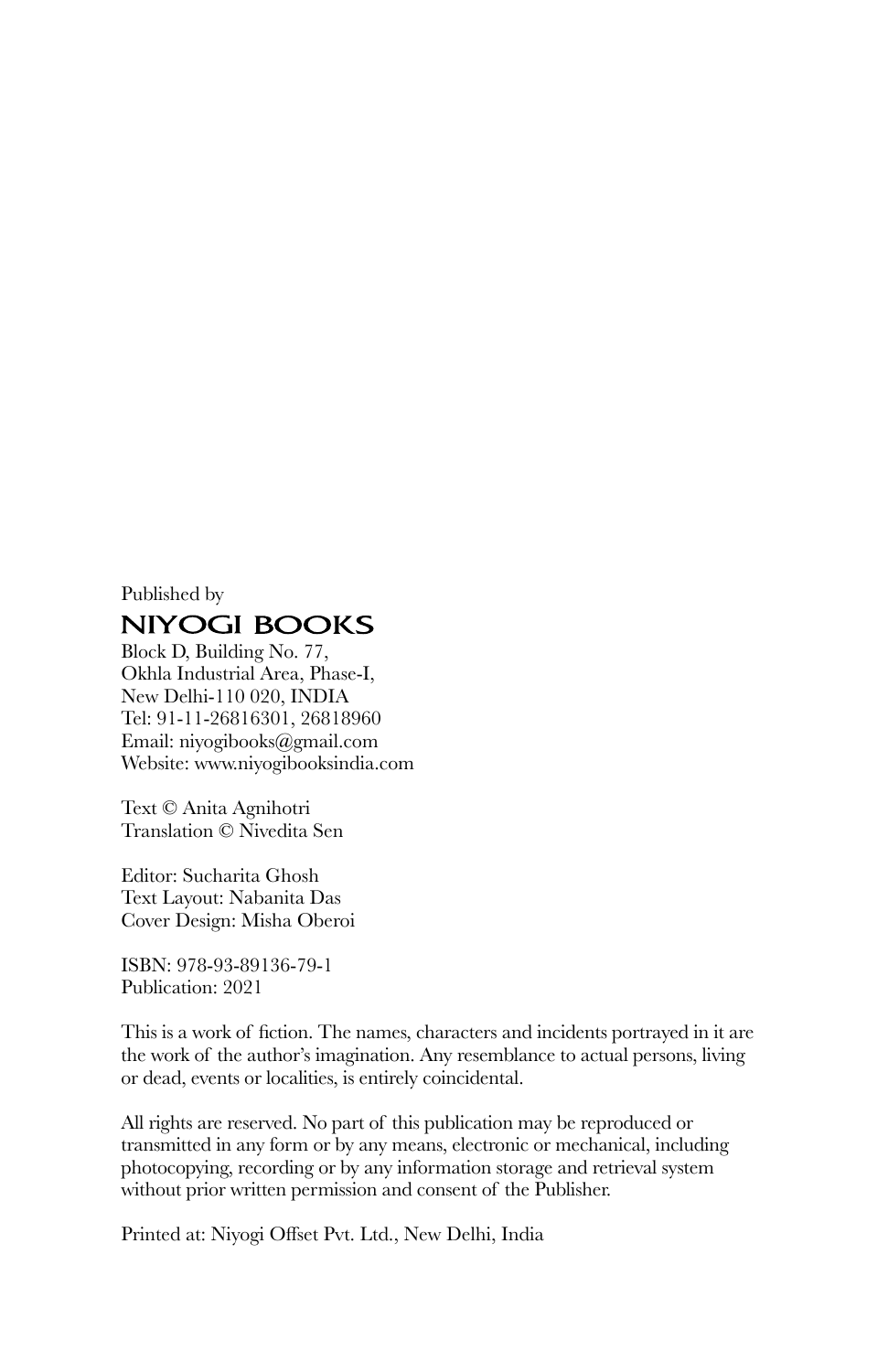For Lauren and Anustubh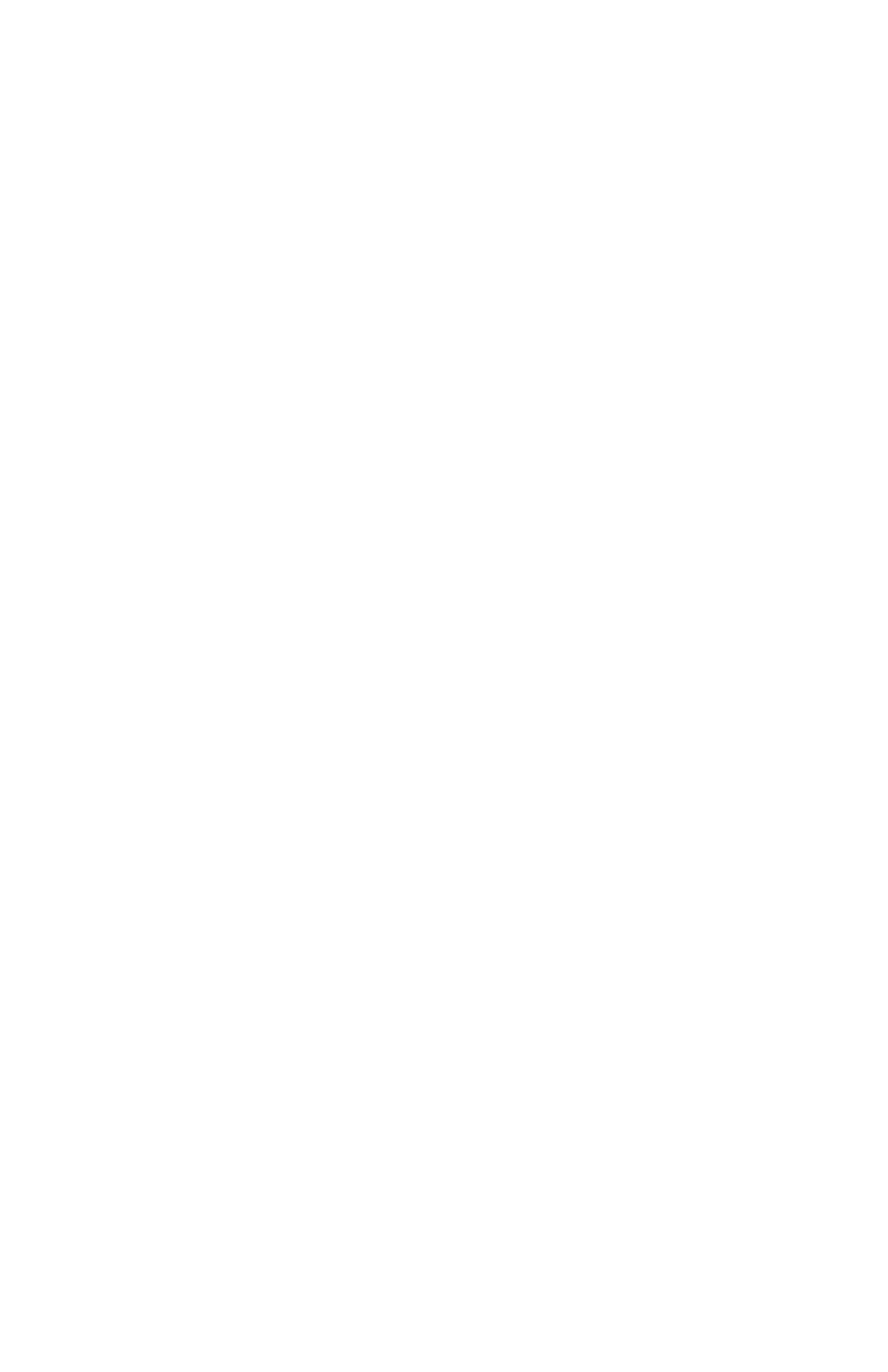## Translator's Note

Asocially conscious writer with a relentlessly dissident voice,<br>Anita Agnihotri's writing explores struggles in the lives of marginalized communities that are oppressed by underhand politics, social privilege and economic disparity. Though she was a member of the Indian Civil Service, she has maintained an anti-establishment stance throughout her writing career spanning four decades. In this novel, her non-compliance exposes the irony of Nehru's urging those dispossessed by the building of the Hirakud dam to accept their suffering in the larger interest of the nation. She critiques the police turned into mercenaries by the state when they passively stand by during a violent attack on a social activist because they are paid to do just that. But she also elicits commensurate outrage at two policemen having to confront and succumb to senseless Maoist violence. The novel depicts how a cotton mill falls apart due to squandering of money and corruption in higher places and also how an upcoming steel factory with international collaboration threatens the livelihood of betel-leaf farmers. Her characters with enhanced sensibilities are haunted by the blatant social and economic inequality they witness all around. Yet Tanmay's research on the abysmal living conditions in the slum clusters of Cuttack cannot resolve their problems. Arup, a field officer,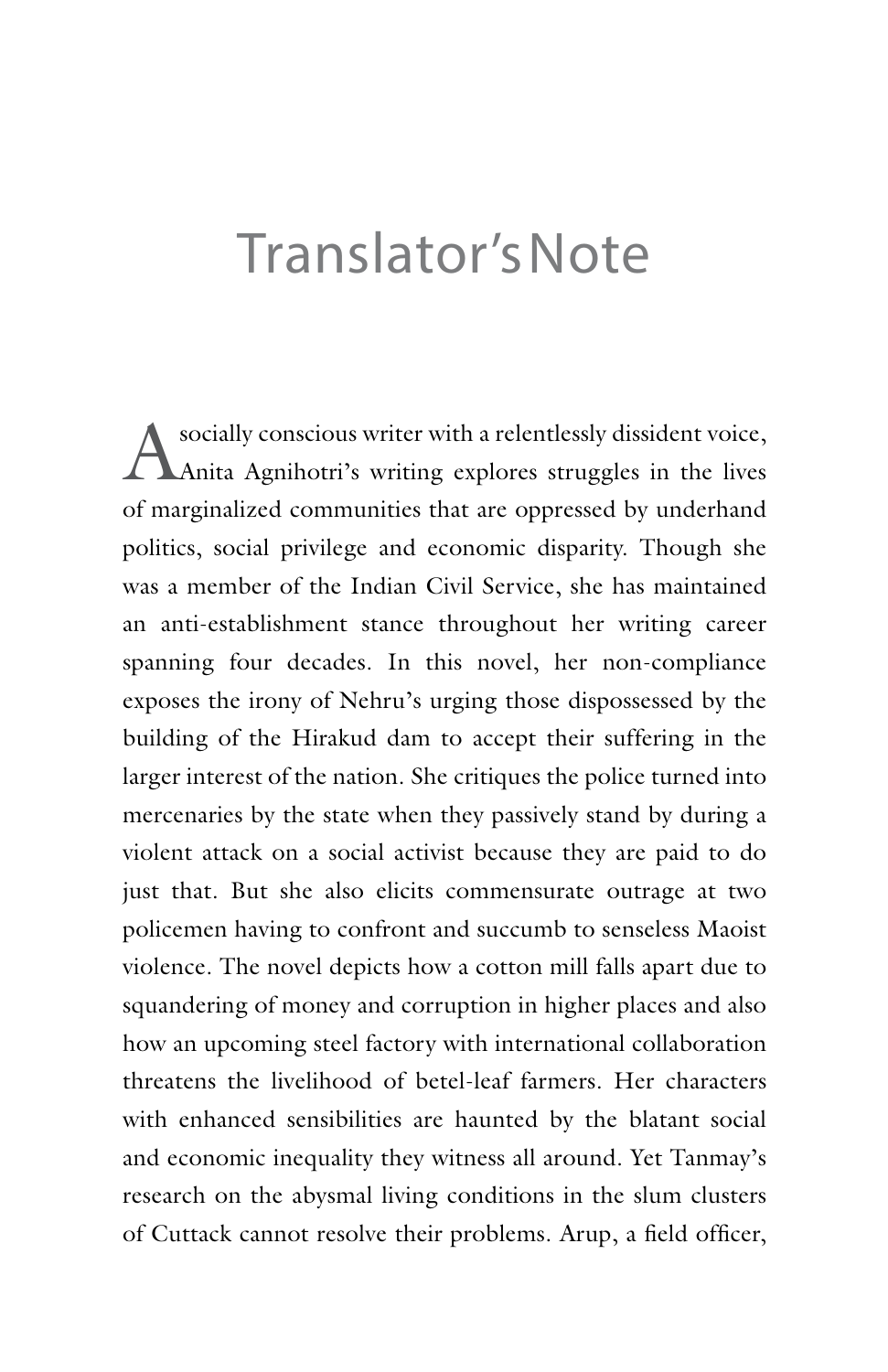goes out of his way to alleviate the mind-numbing poverty around him, not subscribing to the prevalent politics without conscience, but is held in contempt. Simanta, disillusioned with the government's sham Public Distribution System, undertakes a mission to rehabilitate people reeling under the combined ferocity of cyclone and flood within a co-operative enterprise of crafting and selling terracotta pottery and sculpture, but has to counter an irate mob that obstructs his cause.

The chapters of *Mahanadi* have different names, so I initially read them as individual stories. Despite being selfcontained, they do not follow linear trajectories in the lives of the characters therein. Their summer and winter, agonies and ecstasies, devastation and rebuilding are all subsumed within the grand narrative of the eponymous river that documents their intertwining lives within an intricately friendly and hostile interplay with nature. Mahanadi, not an inert, geographical signpost but 'an unattached, beautiful enchantress' (…) in a boatman's household, therefore, is the protagonist all along. Involved as we might get with the so-called 'characters' in the novel, we have to leave them behind and move on with the river. New characters like Tanmay, Asavari and Shambhu Mahakud take up the reins from Banasri, Ashu and Haradhan Bhoi midway through chapters to reshape the storyline, while Upamanyu Patra, Simanta and Parvati reappear in subsequent chapters to sustain a thread of continuity in a consciously openended novel with virtually no plot. I even wondered if I should drop the article 'the' before Mahanadi, not just because it superimposes a grammatical requirement of an alien language, however enmeshed it may be within our linguistic register, but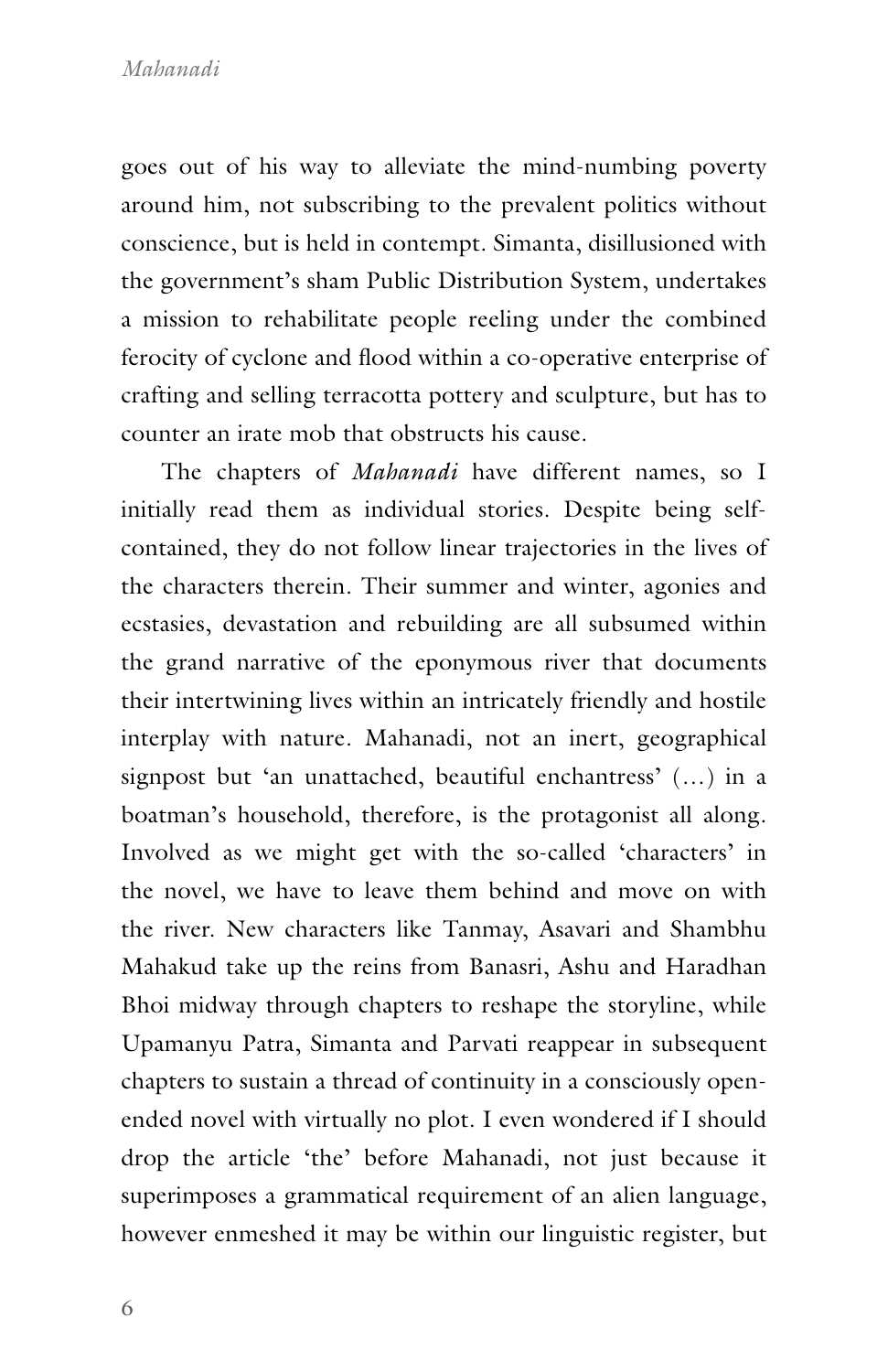also because the river is the principal character, and we do not prefix proper names with 'the'. But I chose not to violate the grammar of English with its Latin roots for it to ring true, akin to the syntax of Bangla that is encoded within classical Sanskrit.

The river is predictable, vibrant and life-sustaining in its benign manifestations but unresponsive to human misery in its destructive incarnations of drought or flood, and resists manmade endeavours to tame it. All these universally acknowledged traits of mighty rivers perhaps come through but bereft of the poetry of the original. Other linguistic challenges were the understated significance of the web of Mahanadi's *upanadi*s (tributaries), the legendary associations of the *daha*s (whirlpools) and the nuances of colloquial words like *kata* and *mura* for water bodies that address the basic need for water in particularly arid topographical terrains. Among the various soil textures and *pathar*s or *kud*s (rocks) that have spawned individualized names and histories, my text retains some of the explanations that augment their dry and inanimate existence, like those of *khaliya* mud and Baghmarakud. On the changing canvas of the bountiful river, cyclones that have 'imprinted [their] paws' (…) and wreaked havoc, jeopardizing lives and livelihood, link the chapters as an antagonist or adversary. When an orphan child is named *Jhanjha* (storm) because she was born during the Great Cyclone, I could hardly express and underline the trauma or metaphorical cyclone she has undergone through a language in which names hardly ever personify abstract ideas. Vast and ageless geological formations like the ancient hills and forests, in all their solitude and awe-inspiring aspects, also impact human beings personally, for instance, in Sumana's epiphanic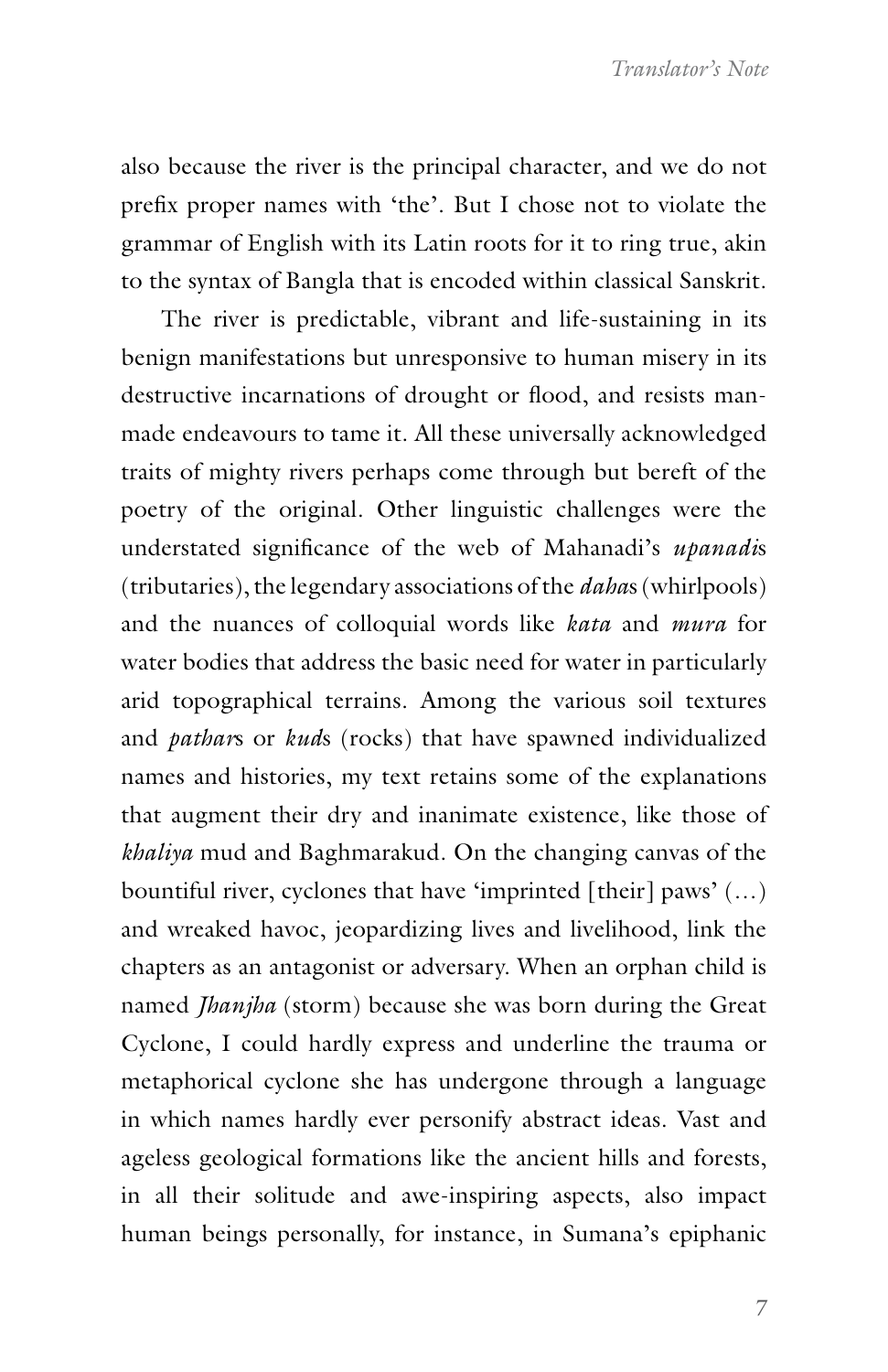realization that her encounter with them has severed her bonding with her urban roots. The forest backdrop ranges from being suffused with the light and scents of spring to being dark, dense and primordial, and translation, I hope, has conserved some of its harmonious, intelligible attributes mingled with its unfathomable and opaque aspects.

Apart from these mammoth, elemental creations, the rural, agricultural, riverine and forested locales are replete with diverse flora and fauna. Mostly, I could not use English terms for the innumerable flowers, plants, trees and vegetables that appear in the book because there are no literal counterparts. It would be inappropriate to call a *mankochu* by the species of 'arum', a *kandamul* by the generic name 'radish,' or *ketaki* by the phonetically and culturally incongruous term 'screwpine'. I have, however, translated *sheem* as broad bean because it is an English equivalent. Dominating the centre of the *Jhantanua* (new *sheem*) festival in a village where vegetables are sparse, the English translation will facilitate associative clarity despite stripping the *sheem* of its evocative connotations. Likewise, among numerous birds, animals, snakes and fish in the text, in order to make the reader in English feel at home, I have used a few familiar western names like kingfisher, pangolin or prawns (the author herself provides a few) amidst creatures native to the subcontinental tropics of South Asia, like *jalpipi*, *chhinchal*, *kutura* or *chanajhuri*.

The rich and complex chronicle of the *Mahanadi* charts physical and territorial geographies while elaborating local histories of the Chola rulers, the Som dynasty and feudal fiefdoms, pertaining to specific districts in Odisha, within their contextual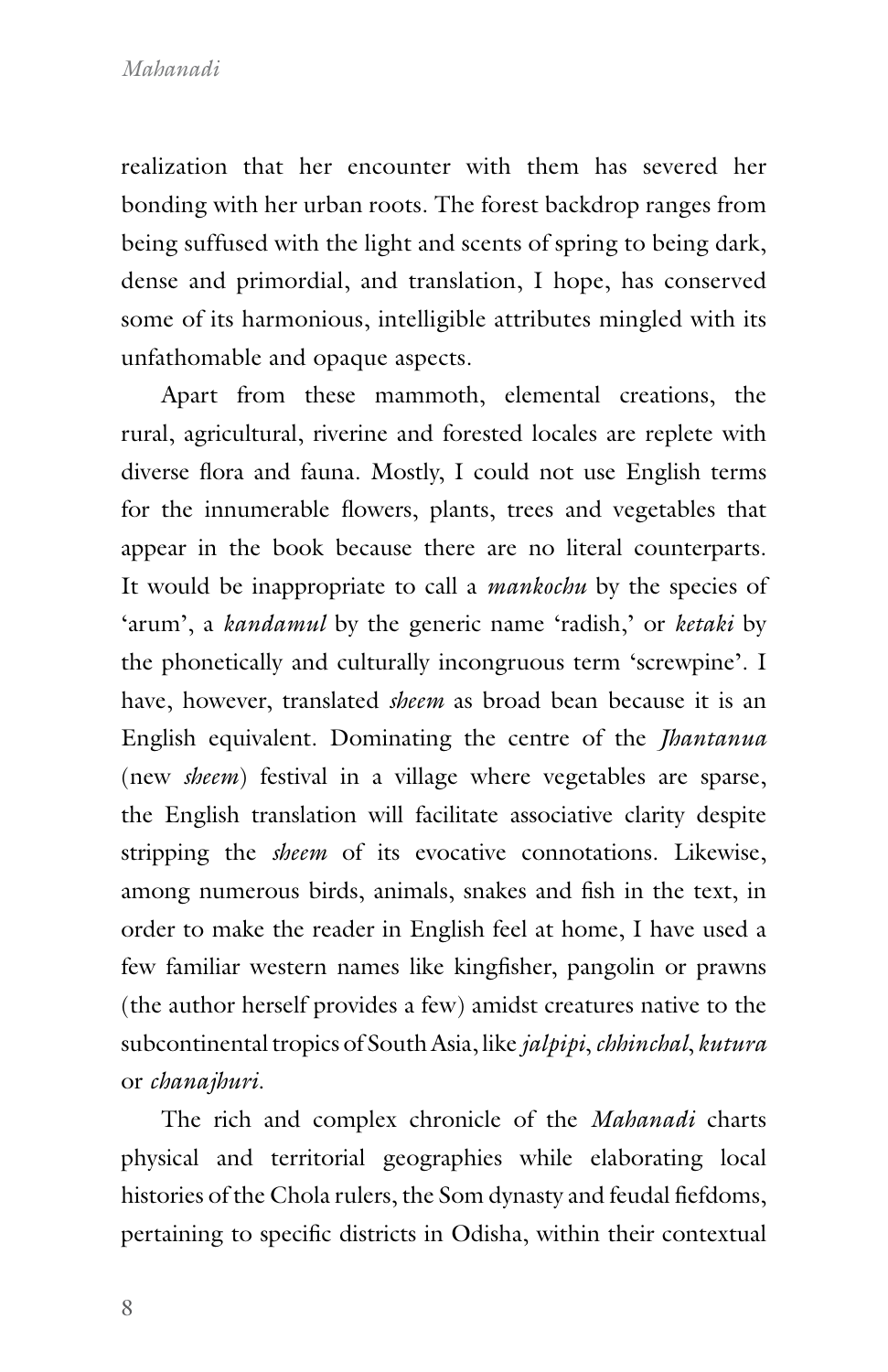co-ordinates. In the process, it unfolds parallel and overlapping sagas about common people in interaction with rajas, politicians, entrepreneurs and crusaders. History, mythology and folklore are intermingled in the minds of people living at the fringes of socalled modern and civilized India, as when the renowned poet Vidyapati is inextricably merged within Ashu's mythological narrations. History is interwoven with the evolution of local culture in a way that does not solicit translatory interpolation. The sense of belonging to a homegrown culture is perceptible, for instance, in the account of the forced eviction of the people of Kutherpali due to the building of the Hirakud dam. I have tried to recreate the sense of nostalgia and loss in the selfsufficient community of people whose domestic felicity signified by their *tulsi mancha*s, *chandi mandap*s and *alpana*s is snatched from them when they are relocated to an alien and barren soil. Heterogeneous ethnic features of congregations formed by caste, occupation and location, elucidated in Bangla, demands a phraseology in the target language that resonates with the original. Their discrete diurnal rhythms, seasonal calendars and regimens of farming are determined by solar movements, while the lunar cycle governs their festivals, feasts and fasts. From the *Maghi Purnima* festival at the Rajivlochan temple, the *Jhantanua* at Paragalpur and the *Balijatra* in Cuttack, to the more ubiquitous and ceremonious *Rathjatra*, *Makar Sankranti, Charak Mela* and *Vishwakarma Puja*, I sensitized myself to and accentuated without mediating the carnivalesque colours and flavours of these rustic jubilations that are embedded within the faith of the people. A widespread festival is that of the syncretic god *Budharaja*, a Buddha surrogate who is worshipped alike across religions and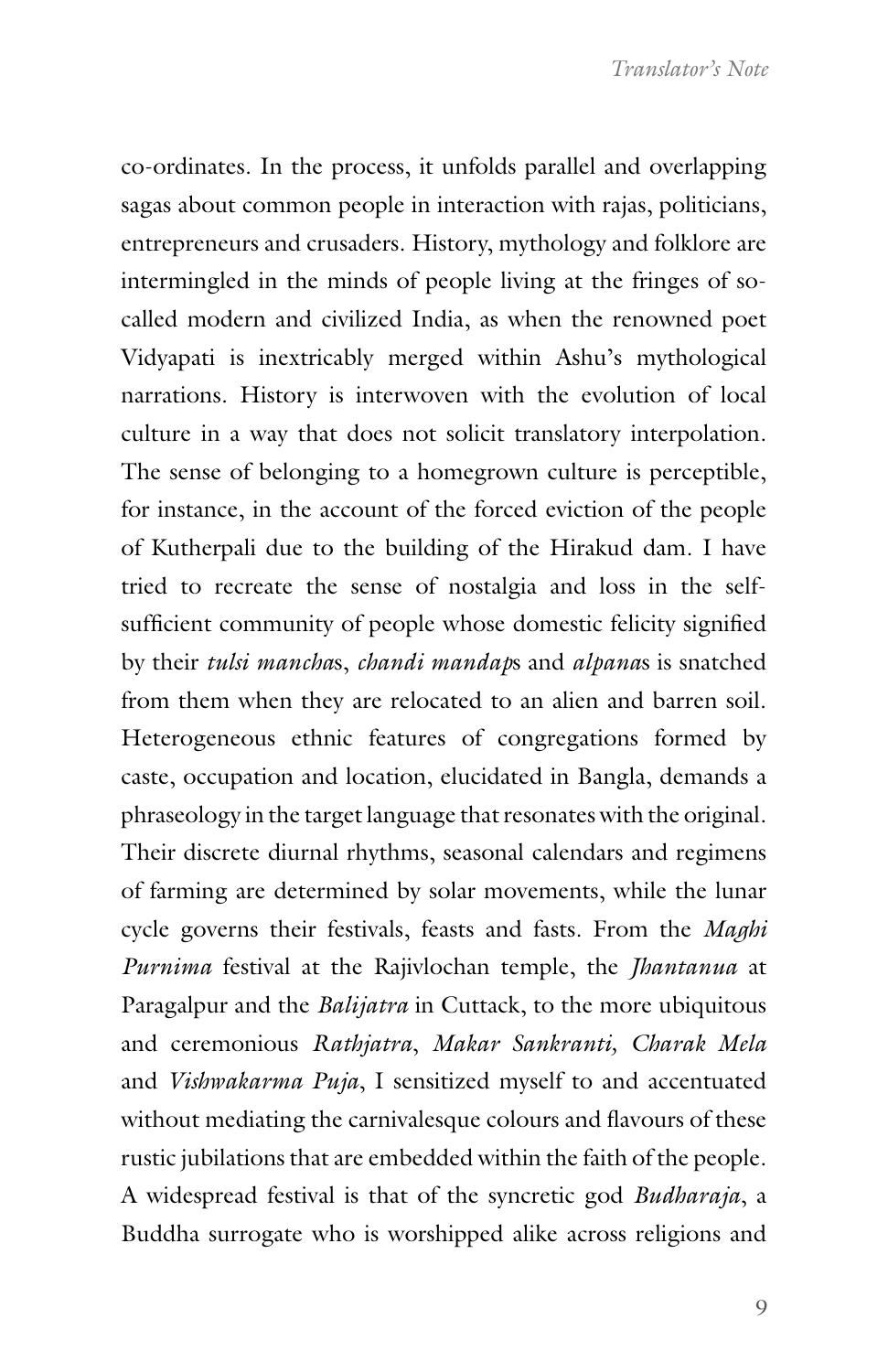communities. *Mahanadi* penetrates the seamless interface of Adivasi traditions, tantric practices, Buddhist rituals and Hindu superstitions. Translation has required attention not only to culture-specific lores uncovered in community festivals but also to personalized details like Harmu Jaani's unquestioned faith in his legacy of oral fables, the emaciated Shambhu Mahakud's fantasy of acting as the corpulent king Kansa in the *Dhanujatra*, Sanatan Pradhan's pride in his narrative prowess during the performance of *Danda*, Indranath's wistful invocation of his long-lost beloved to initiate his onward voyage during *Balijatra*, and the author's reinvention of Asavari as the legendary tigress-goddess Bauri Thakurani, known for zealously guarding her young. All of these concurrently 'remain like water colour paintings on the back cover of the story of Mahanadi's journey.' (…)

*Mahanadi* is punctuated by descriptions of local food in the everyday lives of its rural characters, poorest of the poor, as well as the more socially advantaged, stationed precariously in the middle class or above. The city-bred, well-to-do Ranga and Sumana feel cheated in partaking of the poor man's platter of rice and basic local concoctions with brinjal, papaya or drumsticks while holidaying at the Satkosia wildlife reserve, where the rich and the poor cross paths. Sumana's pronouncement that the meanest of the local organic produce there – the unfamiliar *tunga*, *maasiya mul* and *orguna* – is not food for human beings is followed by resigning herself to tea and biscuits as a royal spread. Subal and Karnakumar, too, live within such an economy of subsistence and make do with little spices and hardly any staples like *beuli* dal. For dearth of cooking oil, they barely boil pumpkin, bitter gourds and leafy greens. Rice, freshly boiled or preserved and fermented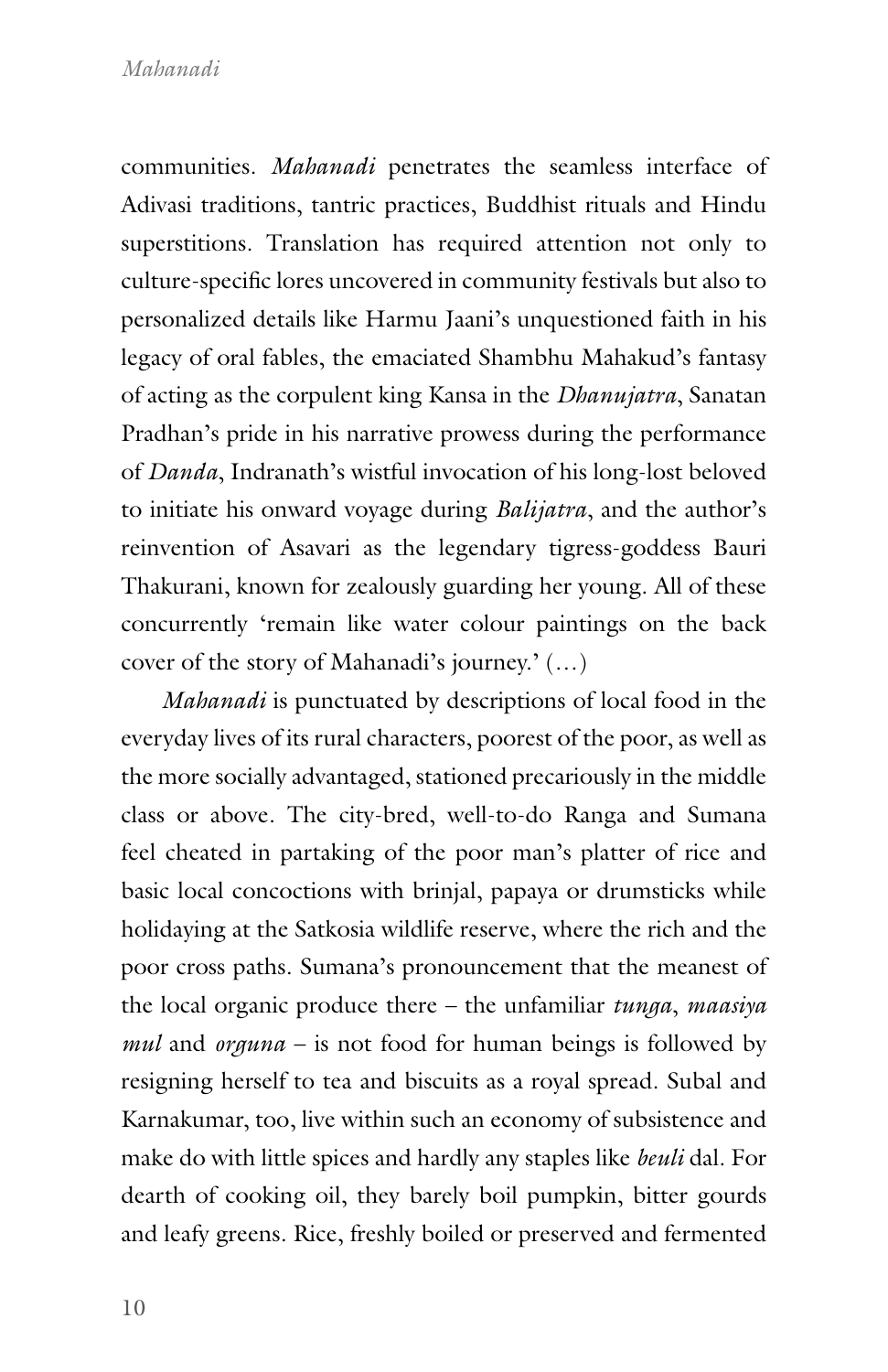as *panta*, is usually sufficiently available for the impoverished, but even a meal of local fish cooked in chillies and spices with rice is a luxury that Neelkantha craves for. Snacks are limited to *chire* and *gur*, and the occasional dal fritters. The translator's test here has been to communicate the privation represented by such a measly repertoire of victuals. Middle-class households like those of Tularam, Kuber and Ramesh Meher, however, provide a more varied fare that includes plenty of fish, pickles, chutneys, barley sherbet and buttermilk. Indranath's hospitality showcases the culinary culture of Odisha at its sumptuous best. It has *dalma*, which the text itself glosses as lentils cooked with vegetables, fried *bori*s or dumplings of dried lentils, fish, prawns and chicken. *Pithe*, a festive sweetmeat during the harvest season, is part of the menu in Asavari, Upamanyu and Indranath's homes, and its varieties are described in the special meal offered by Indranath to his guest. Tanmay calls the menu 'as long as a goods train', and despite bottlenecks in translation, any reader would be conversant with being overfed by a host as a traditional, pan-Indian gastronomical experience in well-to-do households.

The bank of the Mahanadi is teeming with people whose professions are determined by their caste. The Kaibartas or Keots are fisher folk who also deploy their skill with boats to ferry people for some money. The etymology of the *huli donga* boat is explained in the text, but the assorted fishing nets could only be retained as they are. The connotations of their specific functions in the local dialect, unless clarified in-text, were lost in translation. At Subarnapur, the Goddess Lankeshwari supposedly protects the livelihood of fishermen, but no deity can save them from being murdered cold-bloodedly, or even being barred from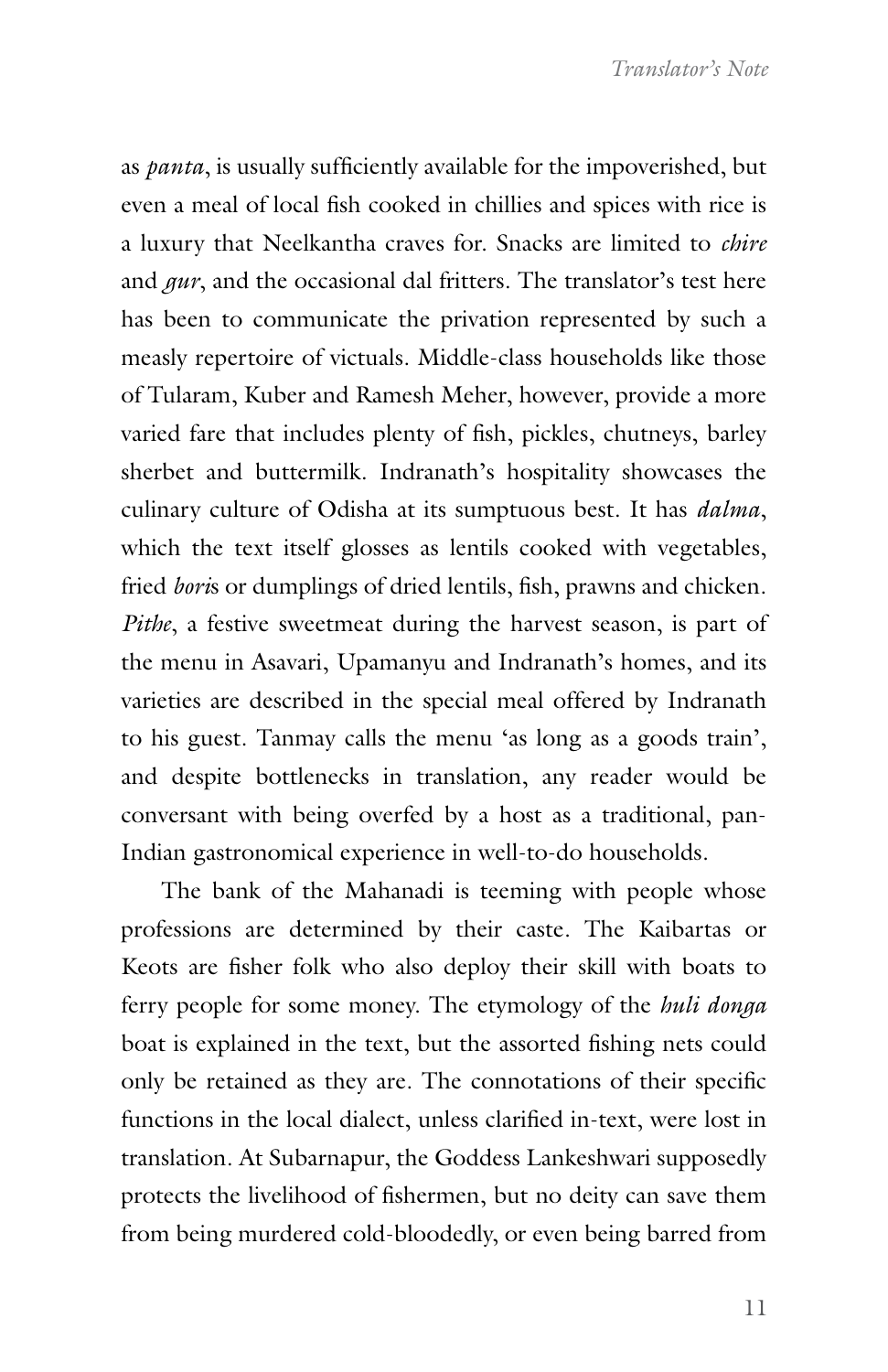certain areas demarcated as illegal for fishing. What needed to come across is the underlying sense that despite the river's odd betrayal, this community feels like fish out of water on land. Another indigenous profession governed by caste (the Bhuliyas, Mehers, Gaudiya Patras and Ranginis) is that of the weavers and dyers who work on *tant*, ikat and *bandha*. Minutiae concerning the rhythmic cycle of *taani* (warp) and *bharani* (weft) while working on the loom, the finished sartorial items of silk woven for the gods in the Jagannath temple, the saris interlaced with images drawn from life, literature, nature and worship and the significance of the different organic colours used in the painstaking process of tying and dyeing graphically portray the dynamism of a talent whose monetary remuneration is chiefly redeemed by middlemen. Meanwhile, artists who slave tirelessly have no spectacles when their aging vision cannot focus on close objects, are compelled to use the same pans for both cooking and mixing dyes and cannot afford to buy or wear the beautiful saris they weave themselves. For weavers and fishermen, the very ingredients and infrastructure that constitute their lifeline also aid and abet suicide (for Karnakumar by swallowing a chemical dye) and murder (for Sitanath by setting afloat a fishing boat with Neelkantha's corpse). Elsewhere, the backbreaking work of bell metal craftsmen, like Ashu of the Kanshar/ brazier caste, or *dhokra* metal sculptors, like Jhana of the Shitulia caste underscores their pain apart from the skill, dedication and care involved in their craft. Farmers, who belong to the Kulta caste, are greatly at the mercy of the river that sporadically dries up or spills over. Kuber and Haradhan are two among them who rebel and earn a steady living by teaching. But Simanta is quite exceptional in initiating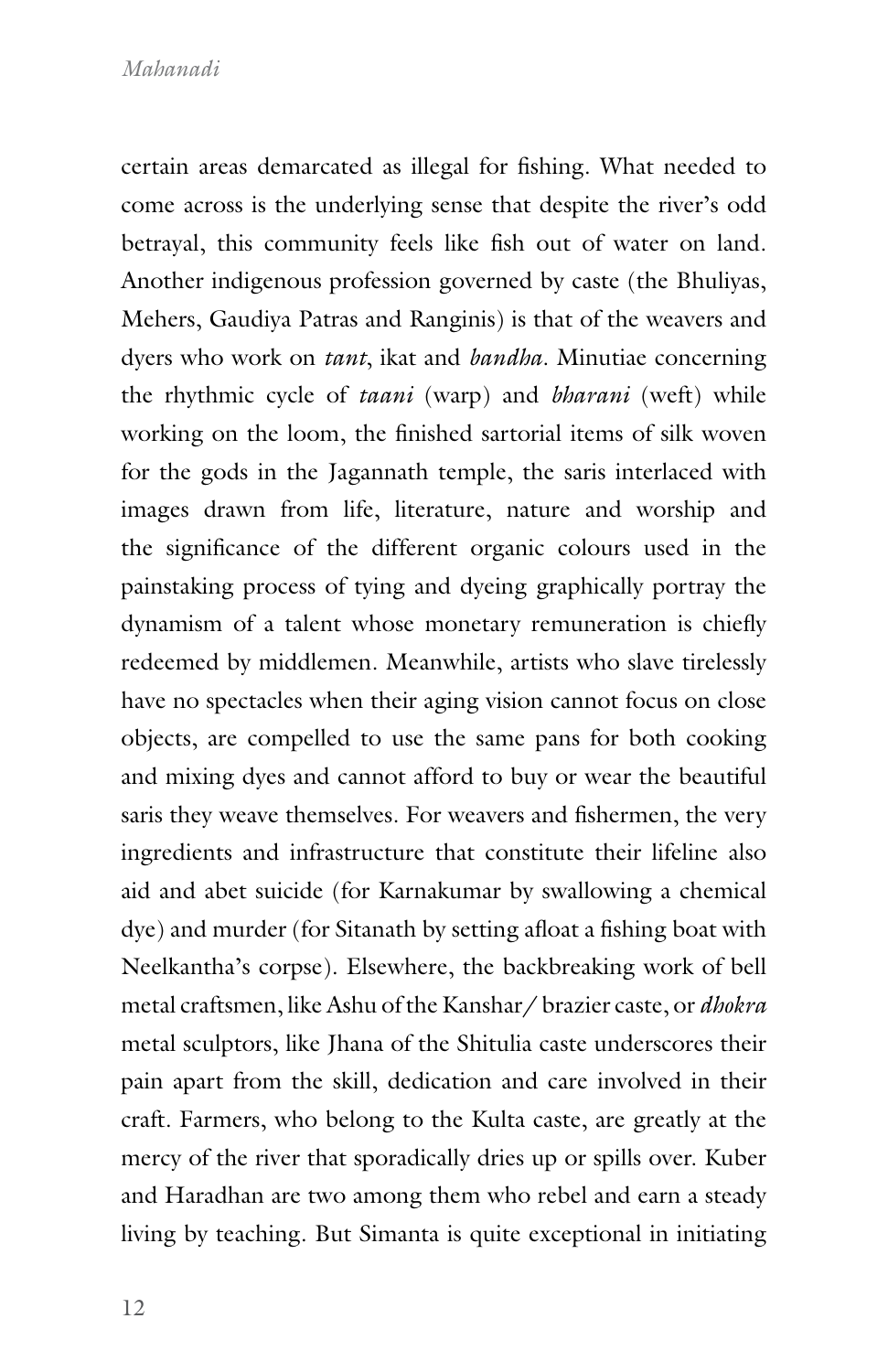an effort to better the lot of the people by getting them to learn a new craft, irrespective of their caste. The narrative culminates with the transcending of the vocational barriers of caste by his trainees and workers at Mrittika.

In transposing the trials and tribulations in the lives of these people, expansively inscribed in the source text, to English, if I can also enable the reader to mentally etch the course of the Mahanadi as a live entity from Chhattisgarh to the Bay of Bengal via Odisha, I believe I have conveyed an inclusive sense of their culture.

#### **Nivedita Sen**